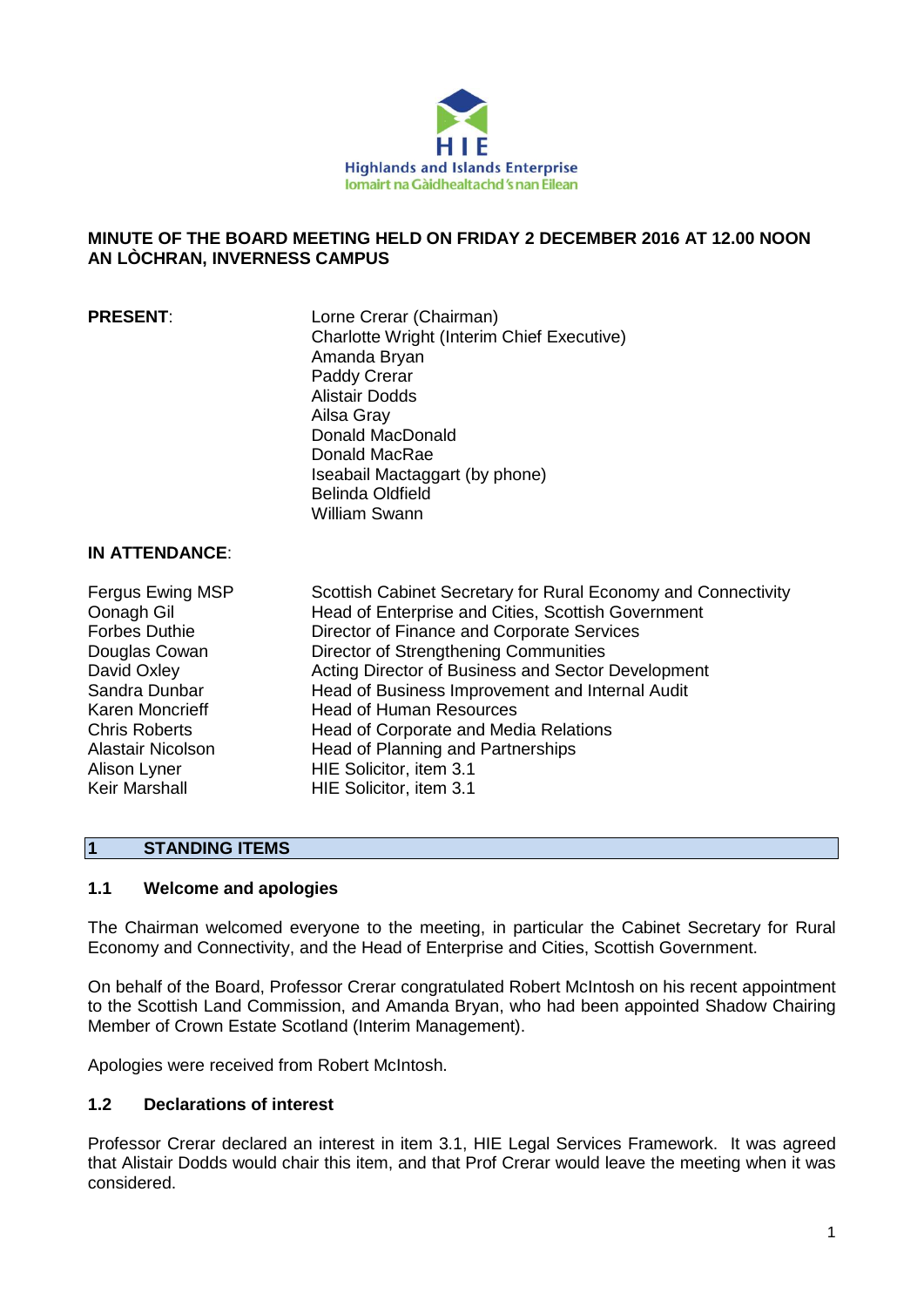# **2 STRATEGIC DISCUSSION WITH CABINET SECRETARY**

### **2.1 Refreshing our vision and priorities: HIE Operating Plan 2017-20**

The Head of Planning and Partnerships gave a short presentation on work that is under way to refresh HIE's vision and priorities and shape the organisation's next three-year Operating Plan, which will come into effect on 1 April 2017. The new plan was being created to align fully with Scotland's Economic Strategy, and would guide HIE's contribution to the achievement of national priorities to achieve prosperity through increased investment, internationalisation, innovation and inclusive growth.

### **2.2 Strategic Direction from the Cabinet Secretary for Rural Economy and Connectivity**

The Cabinet Secretary opened by paying tribute to Calum Davidson, HIE's former Director of Energy and Low Carbon, who had recently retired. Mr Ewing praised Mr Davidson's outstanding contribution to the development of the renewable energy sector, which had been acknowledged the previous evening at the annual Scottish Green Energy Awards.

The Cabinet Secretary then welcomed Mr Nicolson's presentation, and confirmed the Scottish Government's commitment, as expressed in the phase one report of the Enterprise and Skills Review, that HIE was performing well and would remain in place as the development agency for the region. Improved alignment of enterprise and skills delivery across Scotland would be a critical outcome of the Government's current review, which had now entered its second and final phase. It would also be vital for agencies to pursue greater alignment with local authorities, and engage with individual businesses and umbrella organisations in order to achieve the best outcomes for Scotland. Mr Ewing concluded by inviting HIE Board members to put forward their ideas, which he undertook to convey to the Cabinet Secretary for the Economy Jobs and Fair Work, who was chairing the Review, and to the Deputy First Minister, who chairs the Convention of the Highlands and Islands.

## **2.3 Strategic discussion**

The Chairman introduced a discussion on HIE's strategic direction and invited each Board member to contribute their own views. Professor Crerar affirmed HIE's appetite for collaboration with other public, private and third sector bodies, the agency's commitment to support the Enterprise and Skills Review to deliver positive outcomes, and its desire to play its part in the new national board that had been announced in the phase one report. The Chairman underlined the important role currently played by the HIE Board, which was uniquely placed to understand the needs of the region's businesses and communities, and had been central to HIE's record of success over several decades.

*[Paragraph withheld as publication at this time could have a detrimental impact on the effective conduct of public affairs.]*

The Cabinet Secretary thanked Board members for their contributions to the discussion. It was agreed that invitations to hold further discussions would be sent to the Cabinet Secretary for the Economy, Jobs and Fair Work, and to the Deputy First Minister.

*Professor Crerar, Fergus Ewing, Oonagh Gil and Alastair Nicolson left the meeting.*

*The remainder of the meeting was chaired by Alistair Dodds.*